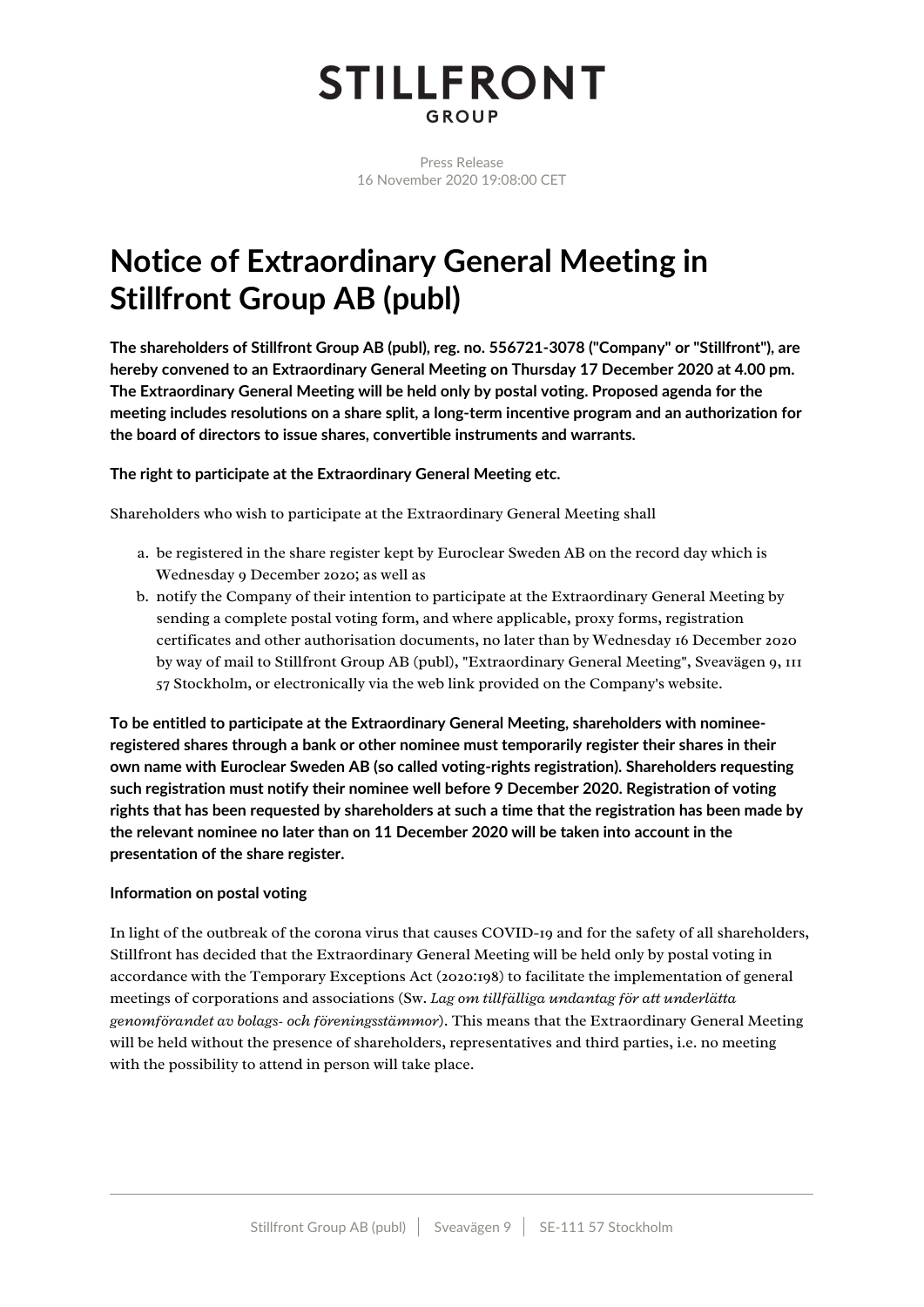A digital form for postal voting is available via the web link provided on the Company's website www. [stillfront.com](http://www.stillfront.com/) under the heading "General Meetings". The postal voting form must be received by the Company no later than on 16 December 2020. The form may be submitted electronically via the before mentioned link or by post to Stillfront Group AB (publ), "Extraordinary General Meeting", Sveavägen 9, 111 57 Stockholm. The submission of a postal voting form is considered as a notification of participation at the Extraordinary General Meeting.

A postal vote can be withdrawn up to and including 16 December 2020 by emailing such request to support@postrosta.se. If two or more forms have the same date, only the form most recently received will be considered.

The shareholder cannot give other instructions than to select one of the response options by each item listed in the form. If the shareholder has provided the form with special instructions or conditions, or changed or made additions to the printed text, the postal vote is invalid. Further instructions can be found in the postal voting form.

Shareholders voting through proxy shall issue a dated proxy form. If the proxy form is issued by a legal entity, it must be accompanied by a certified copy of the registration certificate or equivalent document which indicates the persons authorized to represent the legal entity. The proxy form is valid for one year after issuance, but may be valid for up to five years after issuance if so specified. The registration certificate may not be older than one year. The original proxy form and any registration certificate must be uploaded and attached to the digital postal voting form and sent to the Company in accordance with the above mentioned instructions (see information on postal voting). Proxy forms are available on the Company's website, www.stillfront.com.

For questions about the Extraordinary General Meeting or to receive a postal voting form or proxy form by post, please contact: Stillfront Group AB (publ), "Extraordinary General Meeting", Sveavägen 9, 111 57 Stockholm or send an e-mail to egm@stillfront.com.

## **Proposed Agenda**

- 1. Opening of the meeting
- 2. Appointment of the chairman for the meeting
- 3. Preparation and approval of the voting register
- 4. Approval of the agenda
- 5. Election of one or two persons to approve the minutes
- 6. Examination of whether the meeting has been duly convened
- 7. Resolution on a long-term incentive program (LTIP) by way of an issue of warrants and approval of transfers of warrants to key-personnel
- 8. Resolution on share split and amendment of the Company's articles of association
- 9. Resolution on authorization for the board of directors to issue shares, convertible instruments and warrants
- 10. Closing of the meeting

## **Principal proposals for resolutions**

# **Appointment of the chairman for the meeting (item 2)**

It is proposed that Jan Samuelson is elected chairman of the Extraordinary General Meeting.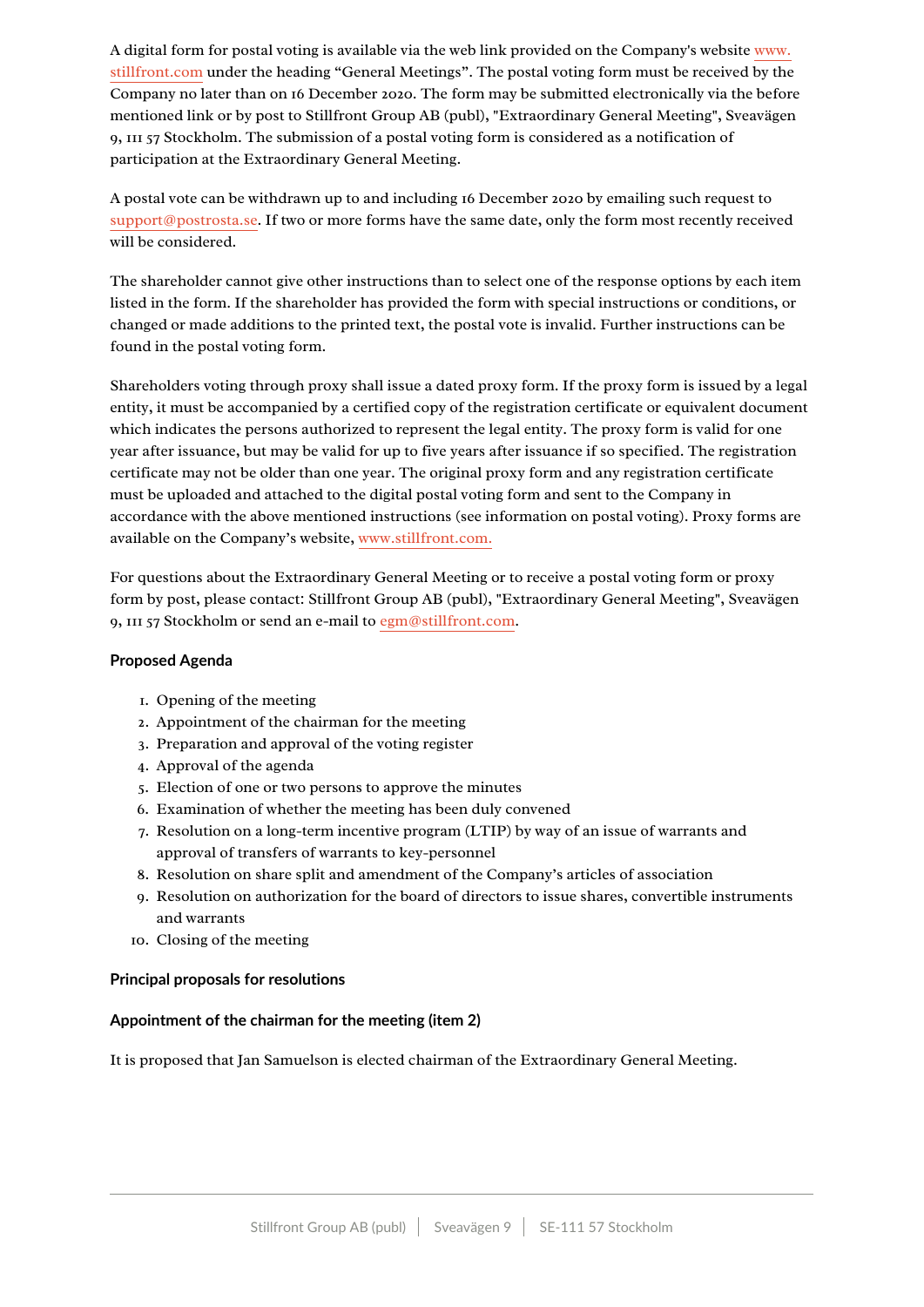# **Preparation and approval of the voting register (item 3)**

The board of directors proposes that the Extraordinary General Meeting approves the voting register drawn up on the basis of the postal votes received in due order.

# **Approval of the agenda (item 4)**

The board of directors proposes that the Extraordinary General Meeting approves the proposed agenda.

## **Election of one or two persons to approve the minutes (item 5)**

The board of directors proposes that the Extraordinary General Meeting elect a person who attends the meeting and who is proposed by the chairman to approve the minutes. If possible, a person who is not a board director or employee in the Company is appointed. In the assignment of the person verifying the minutes includes checking the voting list and that received postal votes are correctly reproduced in the minutes of the meeting.

## **Examination of whether the meeting has been duly convened (item 6)**

The board of directors proposes that the Extraordinary General Meeting approves that it has been duly convened.

# **Resolution on a long-term incentive program (LTIP) by way of an issue of warrants and approval of transfers of warrants to key-personnel (item 7)**

## *Background and reasons for the proposal*

A prerequisite for the successful implementation of the group's business strategy and safeguarding of its long-term interests is that the group is able to retain the best competencies and their loyalty, and that the Company's executive management and other key-personnel of the group (the "**Key-Personnel** ") continue to deliver results and performance at a high level. The board of directors finds it important and in all shareholders' interest that Key-Personnel have a long-term interest in a positive development of the share price of the Company.

At the Annual General Meeting on 14 May 2020, it was resolved to establish a long-term incentive program and issue up to 350,000 warrants ("LTIP 2020/2024 I") to be offered to Stillfront's executive management and other key-personnel of the group. 277,000 of these warrants were acquired by the relevant key-personnel in June 2020, while the remaining 73,000 warrants are held by Stillfront for future allotment.

Due to the strong development of the Stillfront share price since May 2020, the exercise price for the warrants of series LTIP 2020/2024 I is well below current share price and the remaining pool of warrants of series LTIP 2020/2024 I has consequently lost its LTIP characteristics. Therefore, the board of directors intends to cancel the remaining 73,000 outstanding warrants of series LTIP 2020/2024 I and proposes that the Extraordinary General Meeting resolves on a new long-term incentive program (the "LTIP 2020/2024 II"), with the same terms and conditions as LTIP 2020/2024 I, except for the exercise price and maximum number of warrants, see below under "terms and conditions for the issue of warrants". The maximum number of warrants proposed to be issued under LTIP 2020/2024 II is 125,000, resulting in a total dilution upon full exercise of all outstanding warrants in the Company adjusted in accordance with the cancellation mentioned above, including the issue in accordance with the proposal, of approx. 2.20 percent of the total number of shares and votes in the Company at the date of this notice.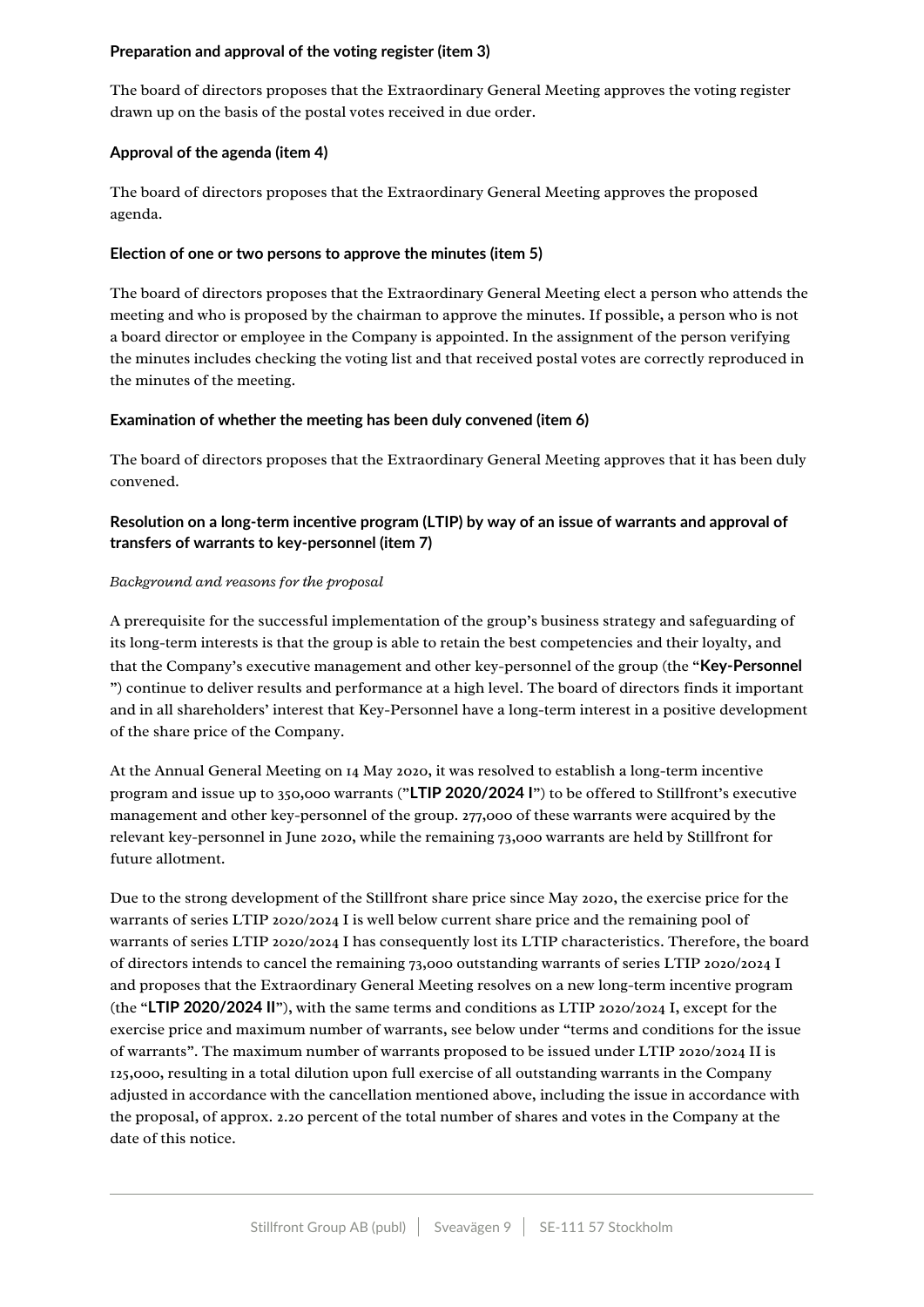## *The Board of Directors' proposal*

In light of the above, the board of directors proposes that the Extraordinary General Meeting resolves on (i) a long-term incentive program (**LTIP 2020/2024 II**) for certain Key-Personnel; (ii) a directed issue of not more than 125,000 warrants and (iii) approving that the wholly-owned subsidiary that subscribes for the warrants transfers them to the participants in the LTIP 2020/2024 II.

# *Preparation of the proposals*

The LTIP  $2020/2024$  II has been prepared by the remuneration committee and in consultation with the board of directors. The proposals have been adopted by the board of directors.

# *Terms and conditions for the issue of warrants*

The board of directors proposes that the Extraordinary General Meeting resolves to issue warrants on the following terms:

- The Company shall issue not more than 125,000 warrants of series 2020/2024 II (the "**Warrants**").
- The right to subscribe for Warrants shall, with deviation from the shareholders' preferential right, belong to the wholly owned subsidiary to the Company, Todavia AB, (the "**Subsidiary**").
- Over-subscription is not allowed.
- No participant in the LTIP 2020/2024 II will be offered to subscribe for more than 100,000 Warrants under the proposed LTIP 2020/2024 II.
- Subscription of the Warrants shall take place on a separate subscription list no later than 28 February 2021. The board of directors is entitled to prolong the subscription period. The Warrants shall be allotted to the Subsidiary free of charge.
- $\bullet$  Each Warrant entitles the holder to subscribe for one (1) new share, with the current quotient value of SEK 0.7, in the Company on the last banking day each month during the period  $I$  June 2023 up to and including 30 June 2024.
- The price for the shares at exercise shall be equal to the average volume weighted share price for the Company's share on Nasdaq First North Premier Growth Market, or such other market place in Sweden on which the Company's shares are admitted to trading, during the period from and including 3 December 2020 until and including 16 December 2020, adjusted upwards with 8 percent annual interest. The price shall however not be lower than the quotient value of the share.
- Shares issued as a result of subscription will carry rights to dividends as of the first record date for dividends that occur after registration of the share issue with the Swedish Companies Registration Office and the shares have been registered in the share register kept with Euroclear Sweden AB.
- The complete terms and conditions for the Warrants are set forth in the board of directors' complete proposal that will be held available in accordance with what is set out below. As set forth therein, the subscription price, as well as the number of shares which a Warrant entitles subscription for, may be recalculated in the event of a share split, bonus issue, new issue and in certain other cases.
- The increase of the Company's share capital will, upon exercise of the Warrants, amount to not more than SEK 87,500, subject to such increase that may occur due to recalculation of the subscription price and the number of shares which each Warrant entitles subscription for in the event of issues etcetera.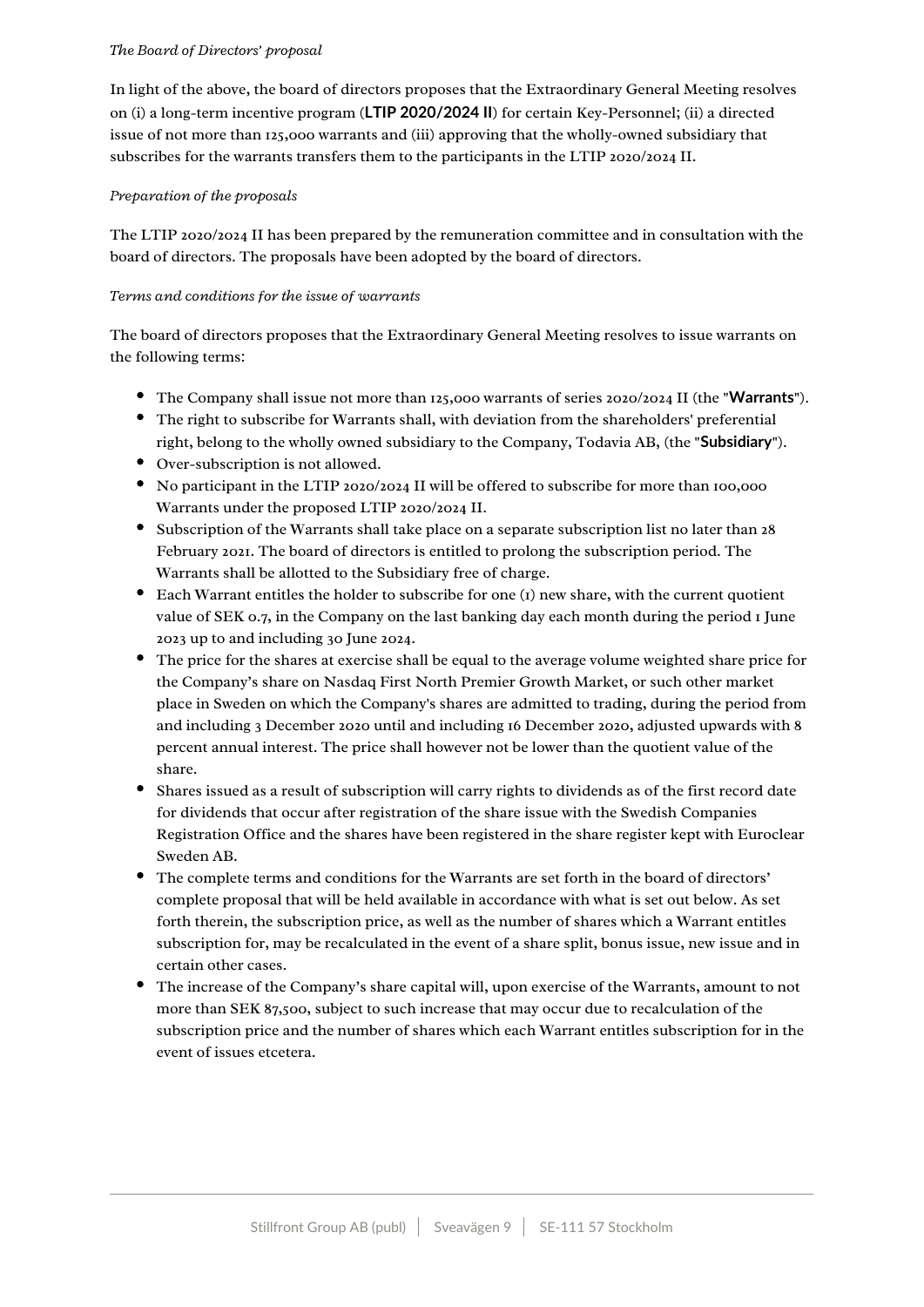## *Terms and conditions for transfer of the warrants*

The board of directors proposes that the Extraordinary General Meeting resolves to approve transfer of the warrants on the following terms:

- In accordance with above, the right to subscribe for Warrants shall, with deviation from the shareholders' preferential right, belong to the Subsidiary. The Subsidiary shall in turn be entitled to offer and transfer the Warrants to Key-Personnel within the framework of the LTIP 2020/2024 II.
- $\bullet$  The board of directors shall be entitled to resolve on the final allotment of the Warrants. The allotment will be assessed on an individual basis for the Key-Personnel, taking into consideration such Key-Personnel's positions within the group and their respective total remuneration.
- Transfer of the Warrants from the Subsidiary to the Key-Personnel shall be to a price corresponding to market value of the Warrants at the time for the transfer calculated in accordance with Black&Scholes of an independent appraiser.
- Warrants that are not transferred as above or that are repurchased by the Subsidiary under any warrant agreements, entered into by the Subsidiary and the respective Key-Personnel, shall be retained by the Subsidiary, so that according to instructions from the Company's board of directors are offered and transferred to other Key-Personnel or canceled if the Company's board of directors so requires.
- The Warrants shall otherwise be covered by customary terms, which i.a. means the Warrants shall be subject to an obligation for Key-Employees who wish to transfer or otherwise sell the Warrants to third parties to first offer the Subsidiary to acquire the Warrants. The Warrants shall also be covered by a right for the Subsidiary to repurchase of the Warrants if a Key-Employee's employment in the Company ceases, or if the Key-Employee resigns or has been dismissed, during the program term.

The reason for deviating from the shareholders' preferential right is to achieve optimum alignment of interests between the participants in the LTIP 2020/2024 II and the shareholders and to promote longterm ownership of shares.

The board of directors are authorized to implement the resolution in accordance with items (i) and (ii) above and to ensure that the board of directors of the Subsidiary carries out the transfer of Warrants according to item (iii) above. In addition, the board of directors is authorized to make such minor adjustments in the Extraordinary General Meeting's resolutions as may be required in connection with the registration of the Warrants with the Swedish Companies Registration Office and Euroclear Sweden AB.

Upon the Extraordinary General Meeting's resolution in accordance with the proposals above, the board of directors intends to cancel the remaining 73,000 outstanding warrants of Series 2020/2024 I issued at the Annual General Meeting on 14 May 2020.

The total dilution upon full exercise of all outstanding warrants in the Company adjusted in accordance with the cancellation mentioned above, including the issue in accordance with the proposal, will amount to approx. 2.20 percent of the total number of shares and votes in the Company at the date of this notice.

## **Resolution on share split and related amendment of the Company's articles of association (item 8)**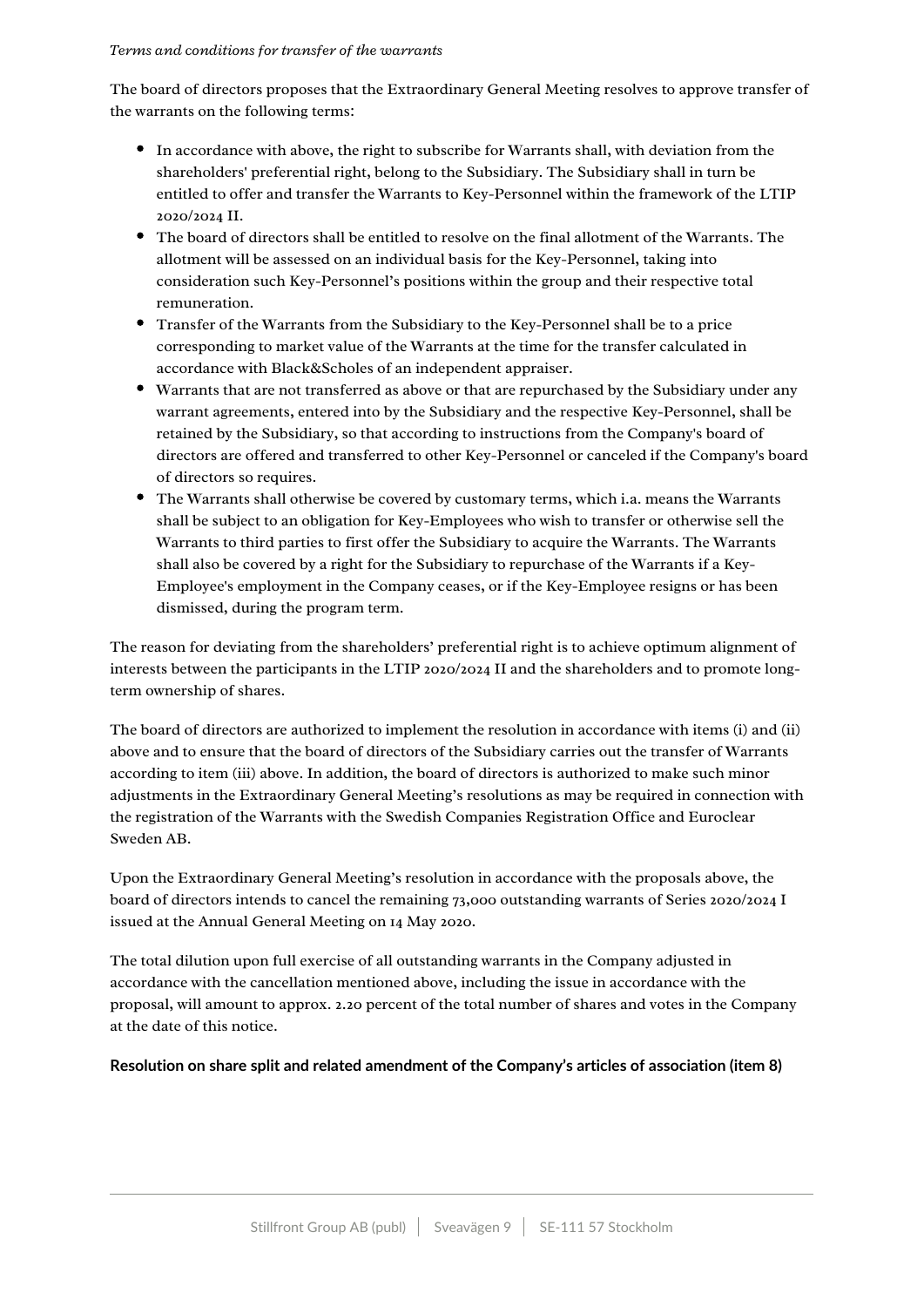With the purpose to facilitate the trade in the Company's shares on Nasdaq First North Premier Growth Market, the board of directors proposes that the Extraordinary General Meeting resolves that

- a. the number of shares in the Company is increased by division of each existing share into ten shares (10:1) (share split). Subject to any shares issued after the date of this notice, the number of shares in the Company will through the share split increase to  $346,537,200$  shares, each with a quota value of SEK 0.07,
- b. §5 of the articles of association of the Company is amended so that the minimum number of shares permitted is 270,000,000 and the maximum number of shares permitted is 1,080,000,000 with the proposed wording

"**§ 5**

Antal aktier ska vara lägst 270 000 000 och högst 1 080 000 000. *The number of shares shall be not less than 270,000,000 and not more than 1,080,000,000*.",

c.  $\S$  4 of the articles of association in the Company is amended so that the minimum amount of share capital permitted is SEK 18,900,000 and the maximum amount of share capital permitted is SEK  $75,600,000$  with the proposed wording

## "**§ 4**

Aktiekapitalet ska vara lägst 18 900 000 kronor och högst 75 600 000 kronor. *The share capital shall not be less than SEK 18,900,000 and not more than SEK 75,600,000*", and

d. that the board of directors is authorized to determine the record day for the share split and to take any other measures or amendments of this resolution required to carry out or register the share split.

The reasons for the proposals are that the board of directors wishes to increase the liquidity of the Company's shares, as a larger number of shares and a lower price per share facilitates the trade of the Company's shares on Nasdaq First North Premier Growth Market.

# **Resolution on authorization for the board of directors to issue shares, convertible instruments and warrants (item 9)**

The board of directors proposes that the Extraordinary General Meeting resolves to authorize the board of directors to, until the next General Meeting, with or without deviation from the shareholders' preferential rights, on one or several occasions resolve to issue shares, convertible instruments and/or warrants. The increase of the share capital, which entails issuance, conversion or subscription for new shares, may – where it entails a deviation from the shareholders' preferential rights – correspond to a dilution of a maximum of 10 percent of the share capital at the time of the first use of the authorization to issue shares, convertible instruments and/or warrants. Payment may be made in cash and/or with a condition to pay in kind or by way of set-off, or other conditions. The authorization shall primarily be used for the purpose of acquisitions or financing.

Upon the Extraordinary General Meeting's resolution in accordance with the proposals above, the board of directors intends to cancel the outstanding volume of the registered authorization for the board of directors to issue shares convertible instruments and warrants resolved at the Annual General Meeting on 14 May 2020.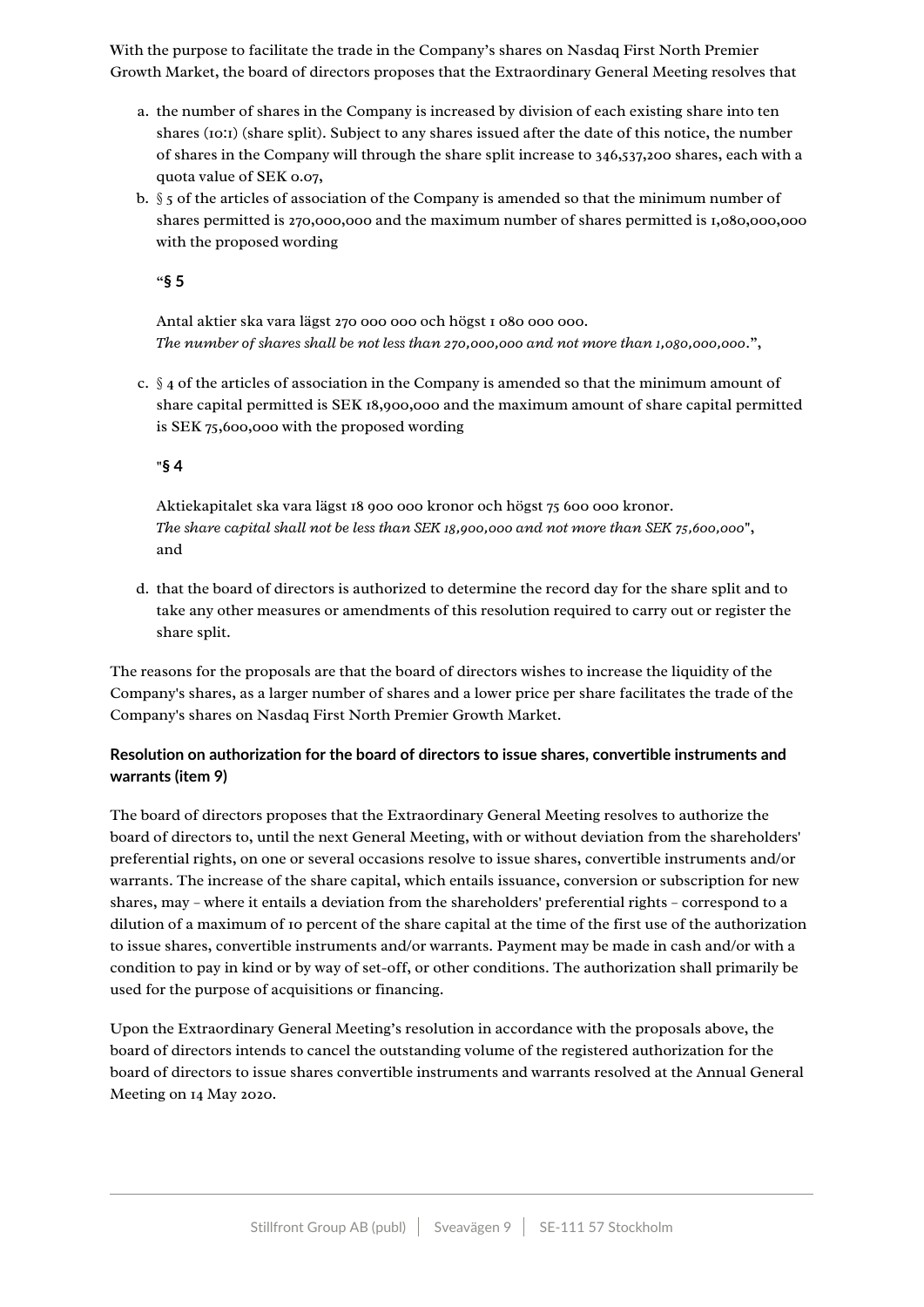## **Details of number of shares, votes and holding of own shares**

The total amount of shares and votes in the Company at the time of issue of this notice was  $34\,653\,720$ shares. All shares carry equal voting rights. The Company does not hold any own shares.

# **Majority requirements**

The resolution set out under agenda item  $7$  requires for validity that shareholders holding not less than nine-tenths of both the votes cast as well as the shares represented at the Extraordinary General Meeting vote in favour of the proposal.

The resolution set out under agenda items 8 and 9 requires for validity that shareholders holding not less than two-thirds of both the votes cast and the shares represented at the Extraordinary General Meeting vote in favour of the proposal.

# **Documents**

Documents that shall be made available prior to the Extraordinary General Meeting pursuant to the Swedish Companies Act will be made available at the Company (address as above) and on the Company's webpage, www.stillfront.com, not less than three weeks before the Extraordinary General Meeting. The aforementioned documents will be sent to those shareholders who so request and submit their postal address or e-mail address.

## **Shareholders' right to request information**

Shareholders are reminded of their right to request information pursuant to Chapter 7, Section 32 of the Swedish Companies Act. A request for information must be submitted in writing to the Company by email to egm@stillfront.com or by mail to Stillfront Group AB (publ), "Extraordinary General Meeting", Sveavägen 9, 111 57 Stockholm, no later than ten days before the Extraordinary General Meeting. The board of directors and the CEO shall, if any shareholder so requests and the board of directors considers that this can be done without material harm to the Company, provide information on circumstances that may affect the assessment of a matter on the agenda, by keeping them available in writing at the Company no later than five days prior to the Extraordinary General Meeting. The information shall also be sent within the same time to the shareholder who has requested it and stated their postal address, and also be made available to the shareholders on the website. The obligation to provide information also applies to the Company's relationship to other group companies.

# **Process of personal data**

For information on how the Company processes your personal data, please refer to the privacy policy available on Euroclear Sweden AB's website: https://www.euroclear.com/dam/ESw/Legal/Privacy[notice-bolagsstammor-engelska.pdf](https://www.euroclear.com/dam/ESw/Legal/Privacy-notice-bolagsstammor-engelska.pdf)

## \* \* \* \* \* \*

Stockholm in November 2020

The board of directors of Stillfront Group AB (publ)